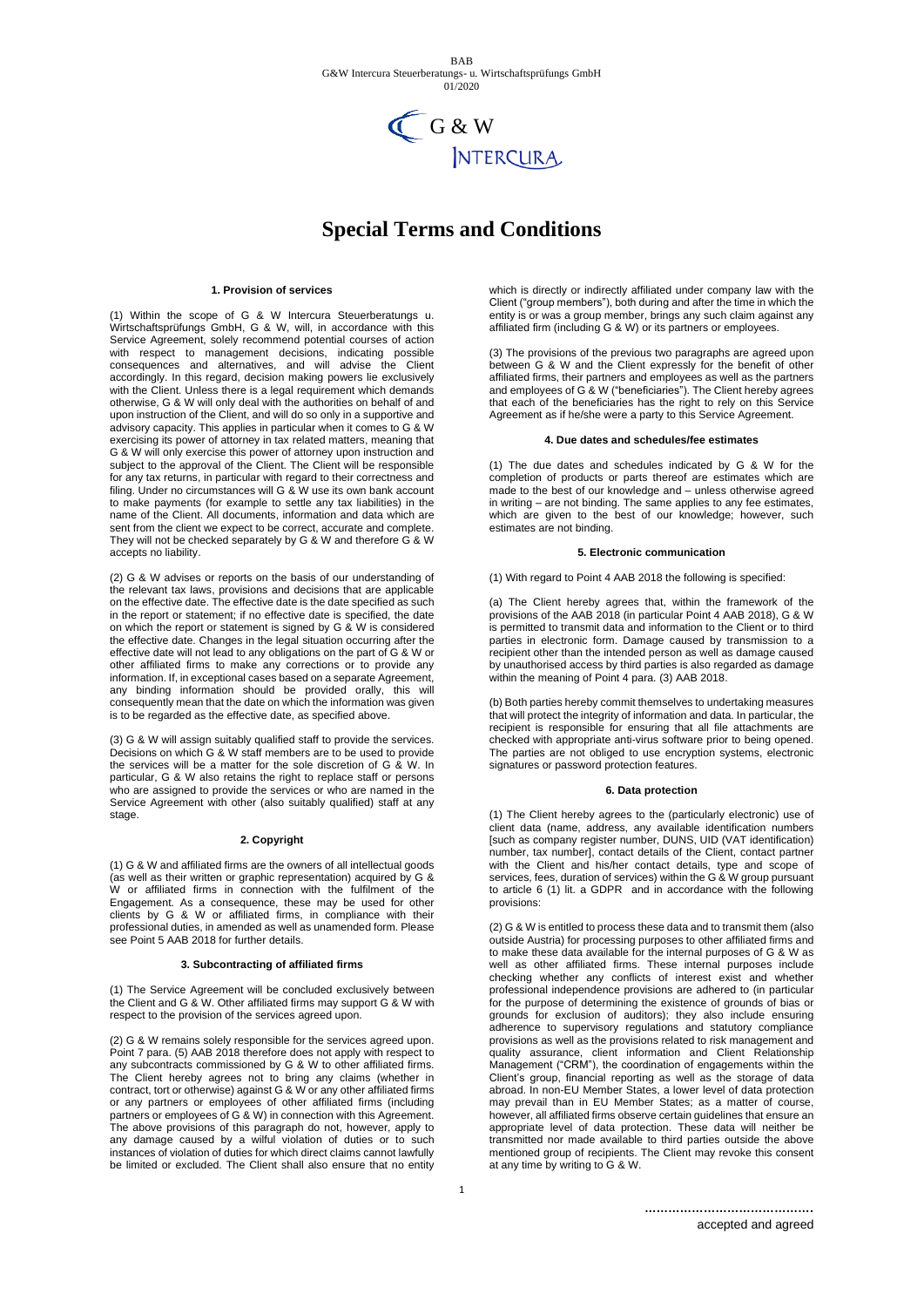## **7. Confidentiality**

(1) Pursuant to professional legal regulations (§ 80 Auditing, Tax Advising and Related Professions Act (WTBG 2017)), G & W is obligated to maintain strict secrecy unless the Client releases G & W from its obligation to maintain secrecy or G & W is bound by law to deliver a statement.

(2) Unless previous written consent has been obtained from G & W, the Client shall not disclose to any third parties any confidential information or documents (in particular the provisions of this Service Agreement and the fees agreed upon as described in it) received by the Client from G & W within the context of the provision of services, unless (and only to the extent necessary) bound to do so by law. Before doing so, the Client is particularly to ensure that any references to G & W or affiliated firms are removed.

(3) In accordance with § 80 para. 4 no. 2 WTBG 2017, the Client expressly releases G & W from the obligation to maintain secrecy in the following instances: (i) Use of data for those purposes set out under Point 5; (ii) Disclosure of confidential information and documents to advisors as well as other third parties assigned by the Client, any subcontractors of G & W commissioned for the completion of the Engagement as well as any legal advisors. insurance companies or insurance brokers of G & W; (iii) Disclosure of confidential information and documents if G & W is required to disclose such information due to Austrian or foreign legal provisions, other regulations (such as rules of professional conduct) or decrees made by the authorities; (iv) G & W is further entitled to use the name of the Client and the products and services provided in accordance with the Service Agreement as a reference for other clients or potential clients.

(4) With respect to the use and disclosure of products and any professional statements made by G & W, reference is made to Point 5 AAB 2018 as well as to Point 1 (Provision of services) of this document. This provision of AAB 2018 further applies to the disclosure of any information or documents related to the Engagement (in particular to the terms and conditions of the Service Agreement and the fees agreed as described in it) which the Client has received from G & W.

(5) The consultancy services are, however, provided by G & W exclusively for the benefit of the Client and for those purposes of the Client as set out in writing to G & W; they are not appropriate for the purposes of third parties and third parties may not rely upon them. The Client agrees to indemnify and hold harmless G & W as well as any other affiliated firms and their respective partners and employees against any claims made by any third party which has not signed a general Hold Harmless Agreement and Release Agreement (submitted by G & W) entered into with G & W, any other affiliated firms and their staff. This Point 7 para. (5) remains unaffected by the provisions of the following paragraphs.

(6.1.) If the Client is an audit client of G & W or of an affiliated firm and if the Client is registered with the U.S. Securities and Exchange Commission (SEC), or if the Client is an affiliate (within the meaning of the SEC regulations on auditor independence) of a company registered with the SEC and audited by G & W or by another affiliated firm (i.e. if the SEC rules on auditor independence are applicable to our services), paras 6.2.-6.4. below apply.

(6.2.) Both the Client and any party authorised by the Client may, as an exception, disclose to third parties all information and documents in connection with tax consultancy services provided by G & W with regard to the tax treatment and structuring of transactions within the meaning of Rule 3522 of the United States Public Company Accounting Oversight Board ("PCAOB"). This is referred to as "disclosure permissible pursuant to PCAOB Rule 3522", with such services being referred to as "3522 tax consultancy services". This provision applies in deviation from Point 5 (1) AAB 2018 or from any other applicable provisions of this Agreement.

(6.3.) In the event that, within the framework of a disclosure pursuant to PCAOB Rule 3522, the Client should make available to third parties the 3522 tax consultancy services provided by G & W – in particular any statements, expert opinions, tax returns or other associated documents and information ("Engagement results") – the Client shall do as follows: (a) Provide G & W with the name and the address of the third party as well as a list of the information and documents disclosed; (b) Inform the third party recipient of the above mentioned information and documents in writing that under no circumstances may he/she or any other third parties rely upon the consultancy services provided for the Client, that such services are

exclusively intended for the purposes of the Client and that, in relation thereto, G & W accepts no liability or responsibility towards him/her or any other third parties; and (c) Undertake all efforts to obtain from the recipient of the aforementioned information and documents written consent to a general Hold Harmless Agreement and Release Agreement (submitted by G & W) entered into with G & W, any other affiliated firm and their partners and staff for any liability obligations, damage, claims, costs, expenditure or court resulting from instances in which the third party in question may have relied upon or acted on the basis of any information or documents made available by the Client.

(6.4.) In signing the Service Agreement, the Client hereby confirms to G & W that it has not entered into any confidentiality terms (as stipulated in PCAOB Rule 3522) with any other consultant who provides or has provided tax consultancy services in connection with our activities pursuant to this Service Agreement. Furthermore, the Client hereby agrees to inform G & W if, once G & W has commenced the provision of services, another consultant demands confidentiality terms (as stipulated in PCAOB Rule 3522) with regard to our activities pursuant to this Service Agreement; the purpose of this provision is to allow G & W to discontinue its services in order to prevent any violation of the independence of G & W or of any other affiliated firm pursuant to PCAOB Rule 3522.

# **8. Maintenance of independence**

(1) The Client hereby acknowledges that it is possible, in the event that the Client is or becomes an audit client or a company affiliated with an audit client of a G & W firm within the meaning of the applicable independence regulations for auditors, that G & W will no longer be allowed to perform certain services or that certain formalities may have to be adhered to before providing the services (e.g. obtaining prior permission) as well as during or after the termination of the Engagement (e.g. disclosure of non-audit fees).

(2) In order to ensure the auditor independence of G & W and other affiliated firms, G & W will not provide any services that are associated with or bear the risk of jeopardising the independence of G & W or any other affiliated firms as auditors or of violating any professional regulations as well as internal or external standards.

(3) The Client shall provide G & W with any information required for determining the independence status of G & W (especially regarding the issue as to whether the Client or a company affiliated with the Client is an audit client of any firm connected with G & W within the meaning of the applicable independence regulations) and shall, if necessary, immediately inform G & W of any changes to such information.

#### **9. Conflicts of interest**

(1) G & W performs its services for the Client on a purely nonexclusive basis.

(2) G & W provides a wide range of services to a large number of clients, and thus might provide services to companies or organisations which the Client might deem to be affected by a conflict of interest. G & W may also provide services to companies or organisations which might – pursuant to professional guidelines – be deemed to be affected by a conflict of interest. The Client shall therefore inform G & W of any (potential) conflicts of interest with respect to our services which the Client is aware of or becomes aware of.

(3) The Client hereby agrees that, in the event of any (potential) conflict of interest, G & W is entitled to continue providing the services to the Client as well as to other clients, including those which the Client considers to be affected by a conflict of interest or which may be considered to be affected by a conflict of interest. In such instances, G & W shall take appropriate measures in order to settle the (potential) conflict of interest and to maintain secrecy for the duration of the Engagement.

## **10. Limitation of liability**

(1) This limitation of liability as stated in Point 7 AAB 2018 refers to the individual case of damage. The individual case of damage encompasses all consequences arising from a breach of duty without taking into account whether the instances of damage occurred in the course of one year or in a number of successive years: multiple acts or omissions based on the same or similar source of error are deemed to constitute a uniform breach of duty if the matters in question are legally and economically connected to one another. Where a uniform case of damage occurs, such damage